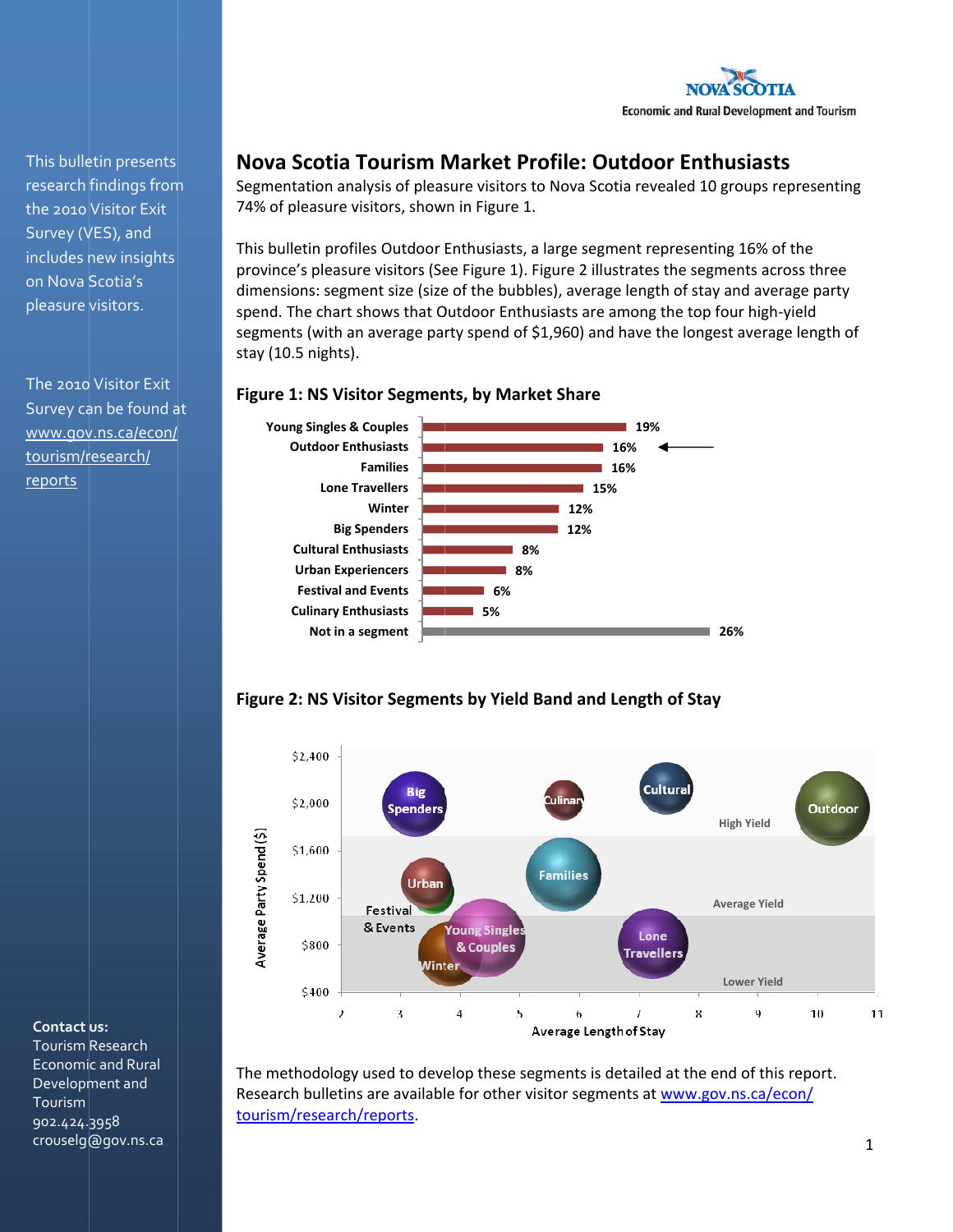## **Outdoor Enthusiasts: Defined**

This segment highlights pleasure visitors who are highly motivated by outdoor experiences and are engaged in outdoor activities. Outdoor Enthusiasts include visitors who participated in at least 3 outdoor activities, and ranked natural landscapes and wildlife at least an 8 out of 10 in importance in their decision to visit Nova Scotia.

Outdoor activities are popular among visitors to Nova Scotia and this is especially true for Outdoor Enthusiasts. This segment represents 16% of pleasure visitors and although they are highly motivated by Nova Scotia's outdoor product, they are also highly engaged in cultural activities while here. Visitor and trip characteristics are noted in Table 1.

Outdoor Enthusiasts are primarily comprised of couples (46%) and families (22%) who have higher levels of education and higher incomes compared to all pleasure visitors. Outdoor Enthusiasts typically come from farther away. Only 14% of Outdoor Enthusiasts are from the Atlantic Region compared to 44% of all pleasure visitors. Over one‐third of Outdoor Enthusiasts are from Ontario (34%), 12% are from Western Canada, 21% are American, and 12% are from overseas. More long‐haul visitors result in greater numbers of Outdoor Enthusiasts arriving by air (45% compared to 33% for all pleasure visitors).

Nova Scotia's visitor population includes a large percentage of baby boomers and a smaller but growing amount of 20 to 30 year olds. Outdoor Enthusiasts are similar yet have a slightly higher percentage of younger visitors.

While unique in their high motivation to experience the outdoors, Outdoor Enthusiasts are similar to

Cultural Enthusiasts and Culinary Enthusiasts in their activity levels. All three of these high‐yield segments have higher than average participation rates in various tourism activities, indicating they are highly engaged in tourism product and keep busy while on vacation. Table 2 illustrates this by comparing participation rates of these three segments to the average pleasure visitor. Outdoor Enthusiasts however have the highest participation rates for outdoor activities including those more physical (and perhaps niche) in nature. Outdoor Enthusiasts show higher participation rates for almost every activity noted, with exception to nightclubs and lounges (which is similar to the average pleasure visitor).

Outdoor Enthusiasts are environmentally oriented, are willing to pay premiums for sustainable tourism product and are more likely to have already incorporated sustainable choices into their travel decisions. As well, they are more likely to use a laptop to find travel information while here on vacation (50% travel with one). Outdoor Enthusiasts also visit novascotia.com more than average prior to visiting.

Outdoor Enthusiasts tend to either stay with friends or family or in hotels while here. They also report higher rates for camping or renting cottages compared to all pleasure visitors (see Table 1). Outdoor Enthusiasts report travelling the province to a greater extent compared to the average pleasure

|                                                                 | <b>Outdoor Enthusiasts</b>                                                                                                     | <b>All Pleasure Visitors</b>                                                                                                |  |
|-----------------------------------------------------------------|--------------------------------------------------------------------------------------------------------------------------------|-----------------------------------------------------------------------------------------------------------------------------|--|
| Party Composition                                               | Couples, families                                                                                                              | Couples, families, lone travellers                                                                                          |  |
| <b>Completed University</b>                                     | 64%                                                                                                                            | 51%                                                                                                                         |  |
| Household Income                                                | Over \$80,000: 54%                                                                                                             | Over \$80,000: 46%                                                                                                          |  |
| Accommodation                                                   | Friends/family (42%), hotels (38%),                                                                                            | Hotels (43%), friends/family (42%),                                                                                         |  |
| Preferences                                                     | campgrounds (20%), rented cottages (13%)                                                                                       | motels (12%)                                                                                                                |  |
| <b>Top Motivations for Visiting</b><br>(1-10; 10 being highest) | Landscape & wildlife (9.4), seacoast (9.3), do<br>interesting things (8.3), culture & people<br>$(8.1)$ , rejuvenation $(7.9)$ | Seacoast (7.7), landscape and wildlife<br>(7.5), do interesting things (7.1), culture<br>& people (7.0), rejuvenation (7.0) |  |
| <b>Satisfaction Ratings</b>                                     | Trip exceeded expectations: 54%                                                                                                | Trip exceeded expectations: 39%                                                                                             |  |

## **Table 1: Outdoor Enthusiasts' Visitor and Trip Characteristics compared to Pleasure Visitors**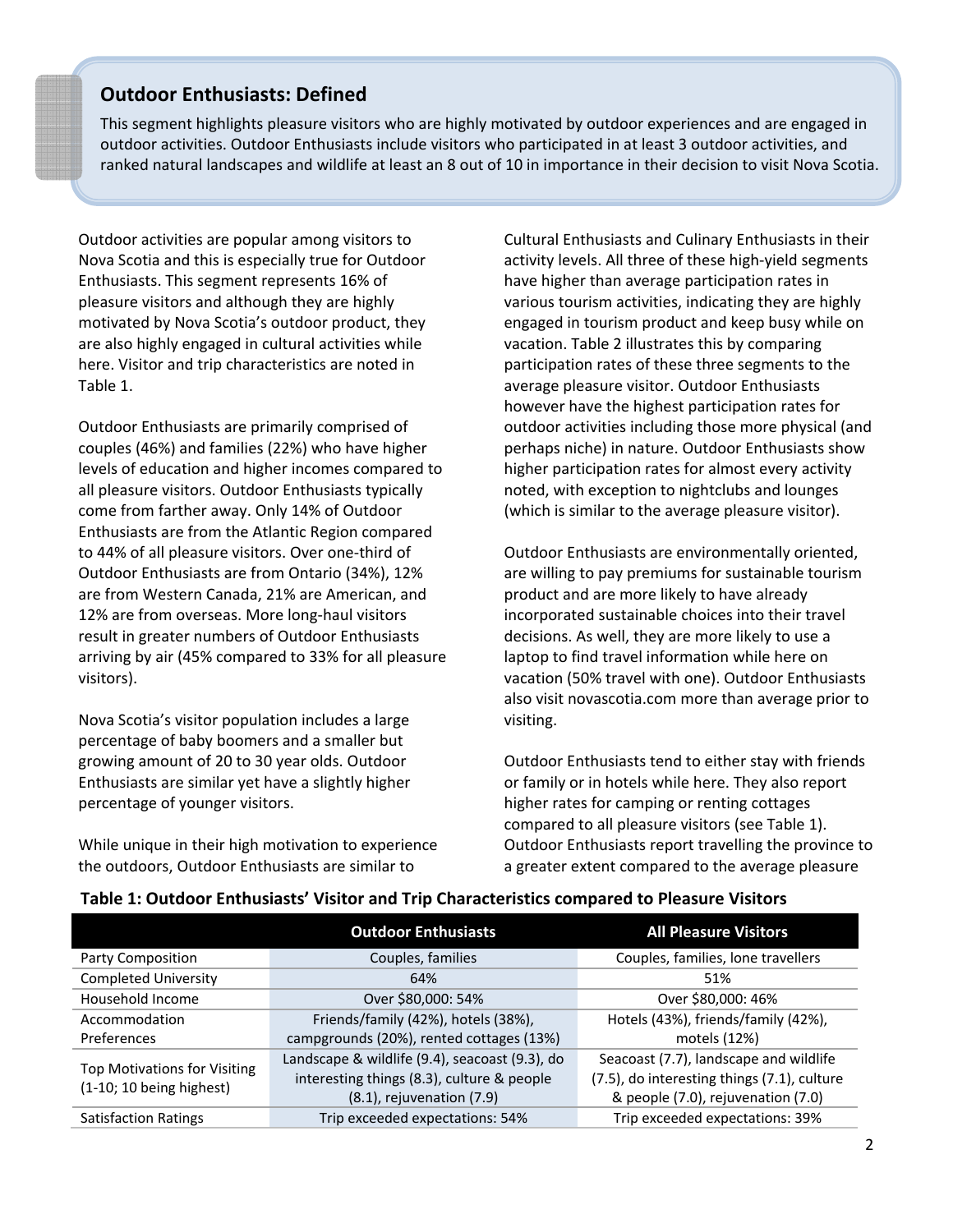visitor. Generally, Outdoor Enthusiasts are at least 10 percentage points above the average reported by all pleasure visitors. Outdoor Enthusiasts report above average rates of visiting the Halifax region (see Table 3).

Pleasure visitors to Nova Scotia have a high rate of repeat visitation with 81% previously having visited the province. Thirty‐three percent of Outdoor Enthusiasts have not previously visited compared to 19% of all pleasure visitors.

## **Table 2: Activity Rate Comparison of the High‐yield, Activity/ Motivation Segments to Pleasure Visitors**

| <b>Activities</b>          | Outdoor<br><b>Enthusiasts</b> | <b>Cultural</b><br><b>Enthusiasts</b> | <b>Culinary</b><br><b>Enthusiasts</b> | <b>All Pleasure</b><br><b>Visitors</b> |
|----------------------------|-------------------------------|---------------------------------------|---------------------------------------|----------------------------------------|
| <b>Outdoor Activities</b>  | 100%                          | 72%                                   | 63%                                   | 53%                                    |
| Beach exploring            | 81%                           | 45%                                   | 37%                                   | 24%                                    |
| <b>Hiking</b>              | 75%                           | 37%                                   | 40%                                   | 23%                                    |
| Coastal sightseeing        | 71%                           | 50%                                   | 39%                                   | 27%                                    |
| Nature observing           | 63%                           | 32%                                   | 19%                                   | 17%                                    |
| Swimming/sunbathing        | 53%                           | 23%                                   | 15%                                   | 16%                                    |
| Whale watching             | 32%                           | 16%                                   | 11%                                   | 7%                                     |
| Sail/boat tour             | 19%                           | 10%                                   | 5%                                    | 5%                                     |
| Kayaking                   | 13%                           | 3%                                    | 4%                                    | 3%                                     |
| Canoeing                   | 11%                           | 2%                                    | 2%                                    | 3%                                     |
| Hunting/fishing            | 11%                           | 2%                                    | 1%                                    | 2%                                     |
| Cycling                    | 10%                           | 2%                                    | 5%                                    | 2%                                     |
| <b>Cultural Activities</b> |                               |                                       |                                       |                                        |
| Craft shops/studios        | 64%                           | 92%                                   | 57%                                   | 40%                                    |
| <b>Museums</b>             | 62%                           | 87%                                   | 52%                                   | 36%                                    |
| <b>Halifax Waterfront</b>  | 57%                           | 70%                                   | 64%                                   | 50%                                    |
| Parks, fossils, geo sites  | 48%                           | 38%                                   | 33%                                   | 20%                                    |
| Farms/food producers       | 32%                           | 36%                                   | 82%                                   | 18%                                    |
| Music performances         | 30%                           | 28%                                   | 23%                                   | 18%                                    |
| Nightclubs/lounges         | 29%                           | 37%                                   | 38%                                   | 27%                                    |
| Art galleries              | 27%                           | 49%                                   | 24%                                   | 14%                                    |

A high percentage of Outdoor Enthusiasts visit Nova Scotia from June to September (88% compared to 63% of all pleasure visitors). Consequently, winter activities are not among the top outdoor activities reported by visitors in this segment as shown in Table 2.

As noted in the methodology section, there is overlap between the segments due to the characteristics used to create the visitor segments. The largest overlap for Outdoor Enthusiasts is with the family segment; 22% of Outdoor Enthusiasts are families. Two other segments with this group are Cultural Enthusiasts and Young Singles and Couples.

## **Table 3: Regions Visited by Outdoor Enthusiasts**

|                                | <b>Outdoor Enthusiasts</b> |                         | <b>All Pleasure Visitors</b> |                         |
|--------------------------------|----------------------------|-------------------------|------------------------------|-------------------------|
|                                | <b>Stopped or Stayed</b>   | <b>Stayed Overnight</b> | <b>Stopped or Stayed</b>     | <b>Stayed Overnight</b> |
| Halifax Regional Municipality  | 72%                        | 56%                     | 76%                          | 65%                     |
| South Shore                    | 58%                        | 28%                     | 37%                          | 15%                     |
| Fundy Shore & Annapolis Valley | 57%                        | 39%                     | 44%                          | 22%                     |
| Northumberland Shore           | 56%                        | 25%                     | 37%                          | 14%                     |
| Cape Breton Island             | 53%                        | 45%                     | 29%                          | 25%                     |
| Eastern Shore                  | 18%                        | 8%                      | 9%                           | 4%                      |
| Yarmouth & Acadian Shores      | 11%                        | 4%                      | 7%                           | 3%                      |